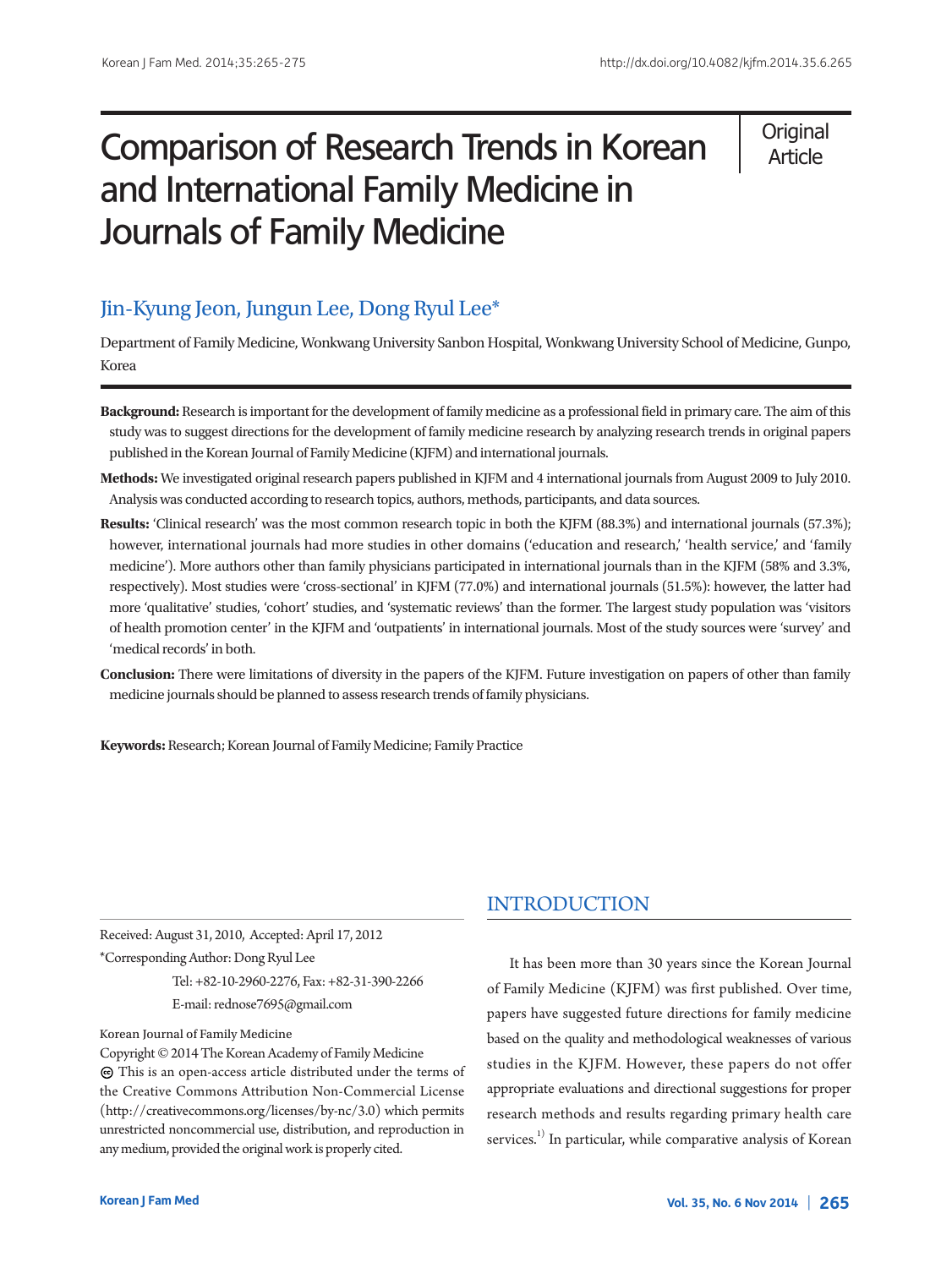and internationally published family medicine journals may yield more objective and scientific evaluations, no study has yet compared Korean papers with their foreign counterparts, with the exception of one study comparing early KJFM studies with those of the Journal of Family Practice.<sup>2)</sup>

Thus, the current study aimed to determine the current state of family medicine research through comparative analysis of KJFM papers and those of both domestic and foreign journals to provide fundamental data for improving domestic family medicine research.

# METHODS

1. Participant Selection and Data Collection

Original articles published between August 2009 and July 2010 in domestic and foreign family medicine journals were selected for analysis. Only family medicine journals dealing with problems in primary health care from a family medicine perspective were chosen; $^3$ ) original articles referred to articles with results analysis and discussion regarding original data that have not been published elsewhere. 2) Clinical reviews, case reports, and editorials were excluded from analysis.

The KJFM was selected as the domestic family medicine journal; foreign family medicine journals were selected according to the following process. First, 'family medicine,' 'general practice,' 'primary care,' 'primary health care,' 'family physician,' and 'general practitioner,' were entered as keywords into the PubMed MeSH database, and 52 journals were found. Second, by adding 'research' and 'publication' to the above keywords, seven studies cited in family medicine journals 4-10) were found in PubMed, and 46 journals were found by analyzing their content.

After excluding any journals results that (1) were repeated in the second search, (2) did not correspond to the definition of family medicine journals, (3) were devoid of original articles, (4) focused only on a specialized field of family medicine, (5) were too general in topic, or  $(6)$  were discontinued, 10 journals remained.Thesewere included in analysis.

The selected journals were then sorted according to five regions corresponding to their countries of publication. Journals most representative of each region were selected according to the impact factors provided by the Thomson Reuters science citation index. The Asia-Pacific Journal of Family Medicine was excluded from the study as it publishes original articles irregularly and infrequently, thereby being poor in regional representativeness.

Through these processes, the Annals of Family Medicine (US), the Canadian Family Physician (Canada), The British Journal of General Practice (UK), and the Australian Family Physician (Australia) occupation were selected as foreign family medicine journals for analysis in the current study (Table 1). In all, 292 original articles from these 4 foreign family medicine journals and KJFM were included in the final analysis.

## 2. Criteria for Subcategory Classification

## 1)Classification criteria

#### (1)Classification by topic

Based on existing research, 2,3,11-13) journal articles were classified into four major categories (education and research, clinical research, health service, and family medicine) and then into 25 topics, according to the data obtained from existing research<sup>3,13)</sup> and 3 months of preliminary study. In order to avoid overlap among the topics, 'doctors' perception and opinions' and 'patients' perception and opinions'were investigated separately.

#### (2)Classification by author and institutional affiliation

The occupation of the first author in each paper was categorized as 'family physician (FP),' 'non-family physician (non-FP),' 'non-medical doctor (MD) clinician,' or 'researcher.' Non-MD clinicians included non-physician personnel who participated in clinical treatment, such as psychologists, sociologists, pharmacists, and nurses. The specialization and specialty of each family physician were verified.

The institutional affiliation of the first author was categorized as 'universities,' 'hospitals,' 'clinics,' or 'clinic-related institutions' (health centers, medical examination centers, sexual violence counseling centers, etc.). In order to determine each physician's research activities, the institutional affiliations of all other authors were also investigated.

#### (3) Classification by research methods

The selected studies were identified as observational studies, experimental studies, or systematic reviews. Observational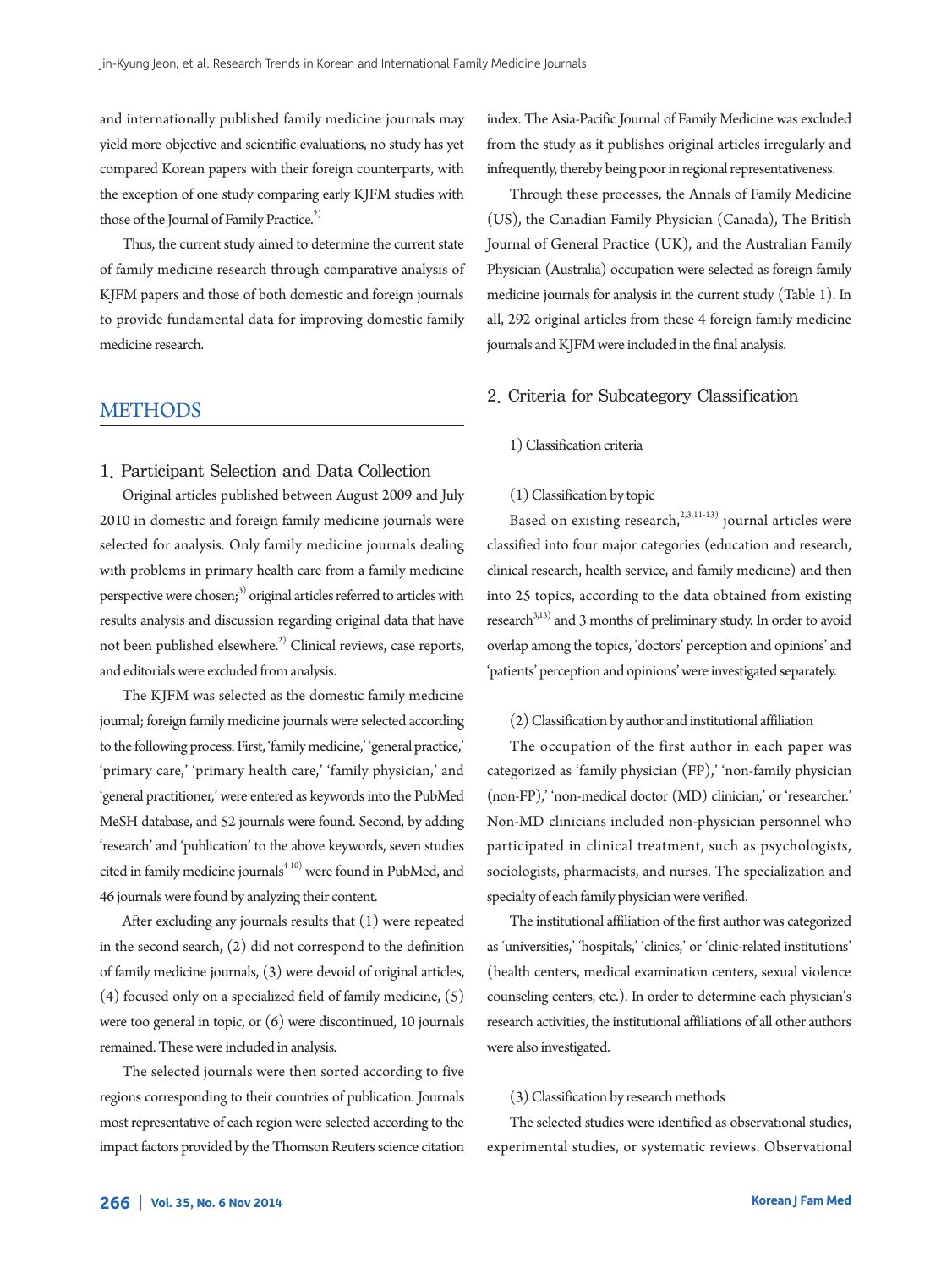| Place of<br>publication | <b>Journal</b> name                                        | Publisher                                                  |             | Impact<br>factor* | Journals included<br>in final analysis |
|-------------------------|------------------------------------------------------------|------------------------------------------------------------|-------------|-------------------|----------------------------------------|
| <b>US</b>               | Annals of Family Medicine                                  | American Academy of Family Physician                       | <b>SCIE</b> | 4.570             | Included                               |
|                         | Journal of the American Board of<br><b>Family Medicine</b> | The American Board of Family Medicine                      | <b>SCIE</b> | 1.848             |                                        |
| Canada                  | Canadian Family Physician                                  | College of Family Physicians of Canada                     | <b>SCIE</b> | 1.403             | Included                               |
| UK                      | The British Journal of General Practice                    | Royal College of General Practitioners                     | <b>SCI</b>  | 2.356             | Included                               |
|                         | <b>BMC Family Practice</b>                                 | <b>BioMed Central</b>                                      | <b>SCIE</b> | 1.735             |                                        |
|                         | <b>Family Practice</b>                                     | <b>Oxford University Press</b>                             | <b>SCIE</b> | 1.842             |                                        |
|                         | Scandinavian Journal of Primary<br><b>Health Care</b>      | Joint Committee of the Nordic Medical Research<br>Councils | <b>SCIE</b> | 1.610             |                                        |
|                         | European Journal of General Practice                       | <b>WONCA Europe</b>                                        | <b>SCIE</b> | 0.810             |                                        |
| Australia               | Australian Family Physician                                | Royal Australian College of General Practitioners          | <b>SCIE</b> | 0.570             | Included                               |
| Singapore               | Asia Pacific Family Medicine                               | <b>WONCA Asia Pacific</b>                                  | <b>NA</b>   | <b>NA</b>         |                                        |

|  | Table 1. International research journals of family medicine |  |  |  |
|--|-------------------------------------------------------------|--|--|--|
|--|-------------------------------------------------------------|--|--|--|

SCI: science citation index journals, SCIE: science citation index expanded journals, WONCA: World Organization of National Colleges, Academies and Academic Associations of General Practitioners/Family Physicians, NA: not applicable.

\*2013 journal impact factor from journal citation reports of Institute of Scientific Information Web of Knowledge.

studies were divided into case-control, cohort, cross-sectional, and qualitative studies, while experimental studies were divided into clinical trials and preclinical studies; clinical trials either did or did not employ randomized control trials. Systematic reviews involved meta-analyses.

#### (4)Classification by participants

The participants of the selected studies were classified into 'outpatient visitors,' 'inpatients,' 'health promotion center visitors,' 'local community members,' and 'medical personnel.' In addition, studies employing practice-based research network (PBRN) were investigated. PRBN, also referred to as a primaryhealth research network, refers to a grouping of physicians that aims to collect data concerning problems in clinical treatment.<sup>14)</sup>

#### (5)Classification by data sources

Depending on the collection method, data were divided into primary data (those directly collected by researchers) and secondary data (those analyzed from existing databases). Primary data were obtained from surveys, medical records, and existing research, while secondary data were obtained from each corresponding nation's national health and nutrition examination surveys as well as social statistics.

#### 2)Method of classification

Studies that pertained to more than two categories were sorted into the category that corresponded best to their purpose. The classification was double-checked by one program director and one physician specializing in family medicine; in the event that the two disagreed, a third member (a program director specializing in family medicine) finalized the classification.

#### 3. Statistical Application

A frequency analysis was conducted on the collected data usingMicrosoft Excel.

# RESULTS

Of the 292 studies analyzed, 61 were from the KJFM, and 231 were from foreign journals. Of the 231 foreign journal articles, 55 were from the US, 50 were from Canada, 87 were from the UK, and 39 were from Australia.

# 1. Classification by Research Topic

Domestic papers pertained to clinical research (88.3%), education and research (8.2%), health service (3.2%), and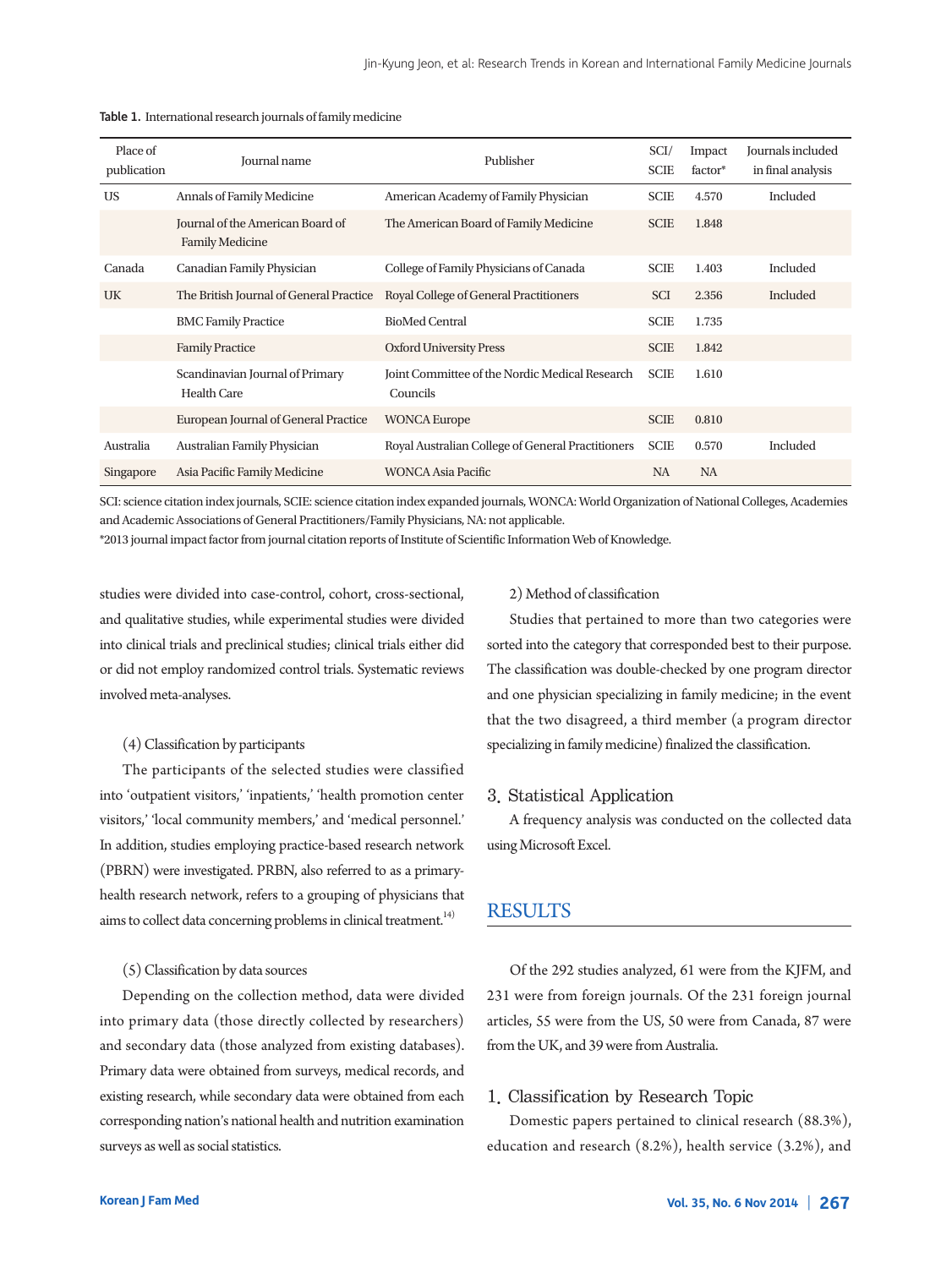family medicine (1.6%), while foreign papers dealt most with clinical research (57.3%), family medicine (17.9%), health service (15.6%), and education and research (9.6%). While both domestic and foreign papers focused most on clinical research, research regarding other fields of study was also active in the case of foreign journals. In particular, there was great disparity between domestic and foreign journals concerning the amount of family medicine-related research.

In decreasing order of frequency, domestic research topics consisted mostly of the 'association of medical condition, lab finding, health behavior, and quality of life (QOL) (47.5%)' and 'interventions (i.e., for quitting smoking, integrative medicine treatments, etc.) and their effectiveness (13.1%).' Foreign study topics consisted mostly of 'interventions and their effectiveness (14.3%),' 'various practice patterns, associated factors, and their effectiveness (10.4%),' and 'clinical epidemiology and pathophysiology (10.0%),' in decreasing order.

As for studies concerning the 'association of medical condition, lab finding, health behavior, and QOL' (i.e., the most popular research topic, domestically), 75.9% of the first authors were found to be family physicians.

The frequency of studies concerning 'various practice patterns' was clearly varied between domestic (0%) and foreign (10.4%) journals. In the foreign countries, practice patterns included computer use and patient satisfaction, drug prescriptions (psychiatric drugs, antibiotics, etc.), euthanasia-related practices, and various treatments for external injuries. 'Doctors' perception and opinions' also differed largely inside (3.2%) and outside (13.0%) South Korea. These two topics were similar in that both pertained to physicians. 'Patients' perception and opinions' was a topic more frequently addressed in foreign (9.1%) than in domestic journals (6.6%).

In terms of regional characteristics outside of South Korea, 18.0% of the studies from Canada dealt with education and research. This statistic was higher for Canadian studies than those of other countries, which dealt mostly with education and training of specialist physicians. Further, 19.4% of the studies from the UK dealt with health service. This statistic was higher for British studies than those of other countries, which dealt mostly with the quality of medical practices. In addition, studies from Canada dealt with family medicine more frequently than those of other countries at 36.0%; many of these dealt with the role of family medicine in primary health care settings (Table 2).

# 2. Classification by Author and Institutional Affiliation

Approximately 96.7% of the first authors of domestic family medicine papers had occupations pertaining to family medicine, while only 42.0% of the first authors outside of Korea had such occupations. Domestically, only two studies were submitted from authors specializing in emergency medicine—a field outside of family medicine—while, outside of Korea, authors of diverse work backgrounds contributed to family medicine journals. Authoring physicians included those specializing in psychiatry, general surgery, orthopedics, emergency medicine, pediatrics, and internal medicine, while other authors included psychologists, sociologists, nutritionists, pharmacists, physical therapists, asthmatic patient educators, statisticians, economists, and more. Domestically, of all the family medicine clinicians who acted as first authors in the selected studies, 79.7% were family physicians, and 19.6% were specialists. Outside of Korea, the proportions could not be calculated.

The institutional affiliation of the selected studies' first authors was most frequently the department of family medicine in university hospitals for both inside (95.1%) and outside (42.0%) of South Korea, but that of foreign countries was most frequently other departments in universities (36.4%), secondary hospitals (5.6%), and more. In domestic papers, there was no case in which the first author was a general practitioner; outside of the country, only 3.5% were found to be general practitioners. Other affiliations included government organizations, academia, and other research facilities (Table 3). As for studies from independent research institutions within South Korea, there was only one on account of a co-author.

## 3. Classification by Research Methods

In terms of research methods, cross-sectional studies made up the highest percentage of domestic (77.0%) and foreign studies (51.5%); 42.2% and 49.0% of them, respectively, were survey studies. The frequency of qualitative studies conducted domestically and outside of Korea differed largely, at 3.3% and 19.5%, respectively, while the frequency of cohort studies also varied between domestic journals and foreign journals, at 1.6% and 13.0%, respectively. The frequency of randomized control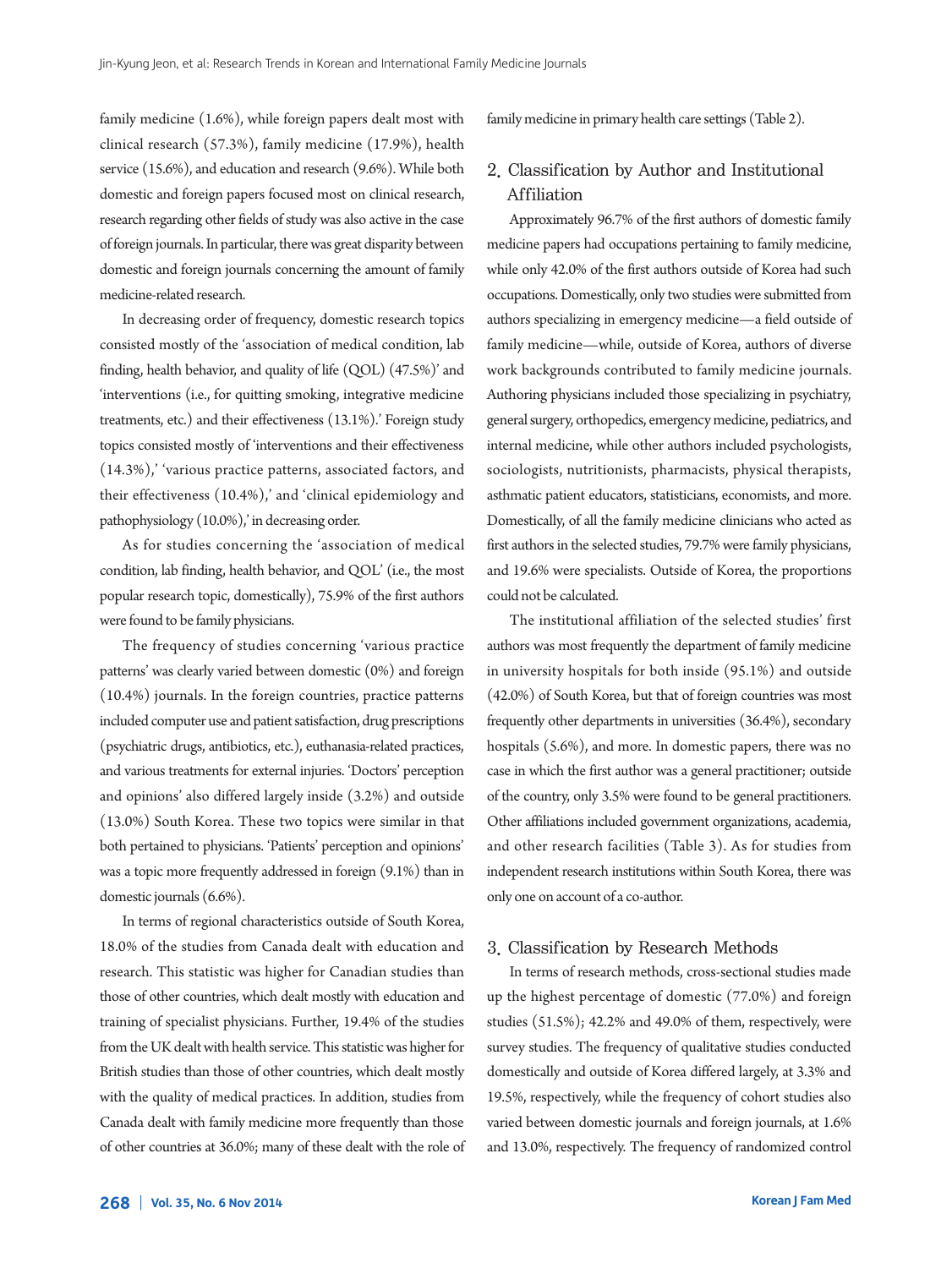## Table 2. Family medicine research topic

|                                                                       | Korean           |                  |                  | International    |                  |            |
|-----------------------------------------------------------------------|------------------|------------------|------------------|------------------|------------------|------------|
|                                                                       | Journal of       | Annals of        | Canadian         | The British      | Australian       |            |
| Topic                                                                 | Family           | Family           | Family           | Journal of       | Family           |            |
|                                                                       | Medicine         | Medicine         | Physician        | General          | Physician        | Total      |
|                                                                       | (Korea)          | (US)             | (Canada)         | Practice (UK)    | (Australia)      |            |
| <b>Education and research</b>                                         |                  |                  |                  |                  |                  |            |
| Education and communication of patients                               | 2(3.3)           | 4(7.3)           | 1(2.0)           | 2(2.3)           | 1(2.6)           | 8(3.5)     |
| Education and training of medical students and doctors                | 2(3.3)           | 2(3.6)           | 7(14.0)          | $\boldsymbol{0}$ | 3(7.7)           | 12(5.2)    |
| Research capacity building/current research trend                     | 1(1.6)           | 1(1.8)           | 1(2.0)           | $\bf{0}$         | $\boldsymbol{0}$ | 2(0.9)     |
| Total                                                                 | 5(8.2)           | 7(12.7)          | 9(18.0)          | 2(2.3)           | 4(10.3)          | 22(9.6)    |
| Clinical research                                                     |                  |                  |                  |                  |                  |            |
| Clinical epidemiology and pathophysiology                             | 3(4.9)           | 8(14.5)          | 2(4.0)           | 11(12.6)         | 2(5.1)           | 23(10.0)   |
| Various practice patterns, associated factors and their effectiveness | $\bf{0}$         | 5(9.1)           | 4(8.0)           | 15(17.2)         | $\bf{0}$         | 24 (10.4)  |
| Interventions and their effectiveness                                 | 8(13.1)          | 10(18.2)         | 6(12.0)          | 11(12.6)         | 6(15.4)          | 33(14.3)   |
| Diagnostic tools and their effectiveness                              | 5(8.2)           | 3(5.5)           | 1(2.0)           | 5(5.7)           | 3(7.7)           | 12(5.2)    |
| Screening tools, strategies and their effectiveness                   | $\mathbf{0}$     | $\bf{0}$         | 2(4.0)           | $\boldsymbol{0}$ | 3(7.7)           | 5(2.2)     |
| Designing and testing of methods for screening and diagnosis          | 3(4.9)           | 1(1.8)           | $\bf{0}$         | 2(2.3)           | $\bf{0}$         | 3(1.3)     |
| Process of medical decision making                                    | $\boldsymbol{0}$ | 2(3.6)           | $\bf{0}$         | $\boldsymbol{0}$ | 3(7.7)           | 5(2.2)     |
| Association of medical condition, lab finding, health behavior, and   | 29(47.5)         | 4(7.3)           | 2(4.0)           | 3(3.4)           | 1(2.6)           | 10(4.3)    |
| QOL                                                                   |                  |                  |                  |                  |                  |            |
| Measurement of health status and QOL                                  | 1(1.6)           | $\bf{0}$         | 1(2.0)           | 2(2.3)           | $\bf{0}$         | 3(1.3)     |
| Patients health behavior including chronic care                       | 2(3.3)           | 1(1.8)           | $\boldsymbol{0}$ | 3(3.4)           | 1(2.6)           | 5(2.2)     |
| Health risk assess and management                                     | 1(1.6)           | 1(1.8)           | $\boldsymbol{0}$ | 1(1.1)           | $\boldsymbol{0}$ | 2(0.9)     |
| Others                                                                | 1(1.6)           | 2(3.6)           | $\bf{0}$         | 4(4.6)           | 1(2.6)           | 7(3.0)     |
| Total                                                                 | 53(88.3)         | 37(67.2)         | 17(36.0)         | 56(65.2)         | 20(51.4)         | 132(57.3)  |
| Health service                                                        |                  |                  |                  |                  |                  |            |
| Consultation and refer                                                | 1(1.6)           | $\bf{0}$         | 1(2.0)           | 4(4.6)           | $\boldsymbol{0}$ | 5(2.2)     |
| Information management                                                | $\bf{0}$         | 1(1.8)           | $\boldsymbol{0}$ | 1(1.1)           | 2(5.1)           | 4(1.7)     |
| Cost-effectiveness and financing                                      | 1(1.6)           | 2(3.6)           | $\bf{0}$         | 3(3.4)           | $\boldsymbol{0}$ | 5(2.2)     |
| Health care system (insurance, reimbursement, accreditation)          | $\bf{0}$         | 2(3.6)           | 1(2.0)           | 2(2.3)           | 2(5.1)           | 7(3.0)     |
| Quality of care                                                       | $\boldsymbol{0}$ | 2(3.6)           | 3(6.0)           | 5(5.7)           | 2(5.1)           | 12(5.2)    |
| Ethical/legal problems                                                | $\boldsymbol{0}$ | $\boldsymbol{0}$ | $\bf{0}$         | 2(2.3)           | 1(2.6)           | 3(1.3)     |
| Total                                                                 | 2(3.2)           | 7(12.6)          | 5(10.0)          | 17(19.4)         | 7(17.9)          | 36 (15.6)  |
| Family medicine                                                       |                  |                  |                  |                  |                  |            |
| Effectiveness of family medicine for screening, diagnosis and         | $\mathbf{0}$     | 1(1.8)           | 1(2.0)           | 2(2.3)           | 1(2.6)           | 5(2.2)     |
| treatment                                                             |                  |                  |                  |                  |                  |            |
| Comparison of roles of primary care physicians and non-medical        | $\boldsymbol{0}$ | 1(1.8)           | $\boldsymbol{0}$ | 2(2.3)           | 2(5.1)           | 5(2.2)     |
| doctor clinicians                                                     |                  |                  |                  |                  |                  |            |
| Comprehensiveness, teamwork, community-oriented care                  | $\boldsymbol{0}$ | $\bf{0}$         | 4(8.0)           | $\boldsymbol{0}$ | 1(2.6)           | 5(2.2)     |
| Scope and role of family medicine                                     | 1(1.6)           | 2(3.6)           | 6(12.0)          | 5(5.7)           | 1(2.6)           | 14(6.1)    |
| Encounters in workplace (violence, emergency)                         | $\boldsymbol{0}$ | $\boldsymbol{0}$ | 3(6.0)           | 1(1.1)           | 1(2.6)           | 5(2.2)     |
| Others                                                                | $\boldsymbol{0}$ | $\boldsymbol{0}$ | 4(8.0)           | 1(1.1)           | 2(5.1)           | 7(3.0)     |
| Total                                                                 | 1(1.6)           | 4(7.2)           | 18(36.0)         | 11(12.5)         | 5(12.9)          | 31(17.9)   |
| Overall total                                                         | 61(100.0)        | 55(100.0)        | 50(100.0)        | 87 (100.0)       | 39 (100.0)       | 231(100.0) |

Values are presented as number (%).

QOL: quality of life.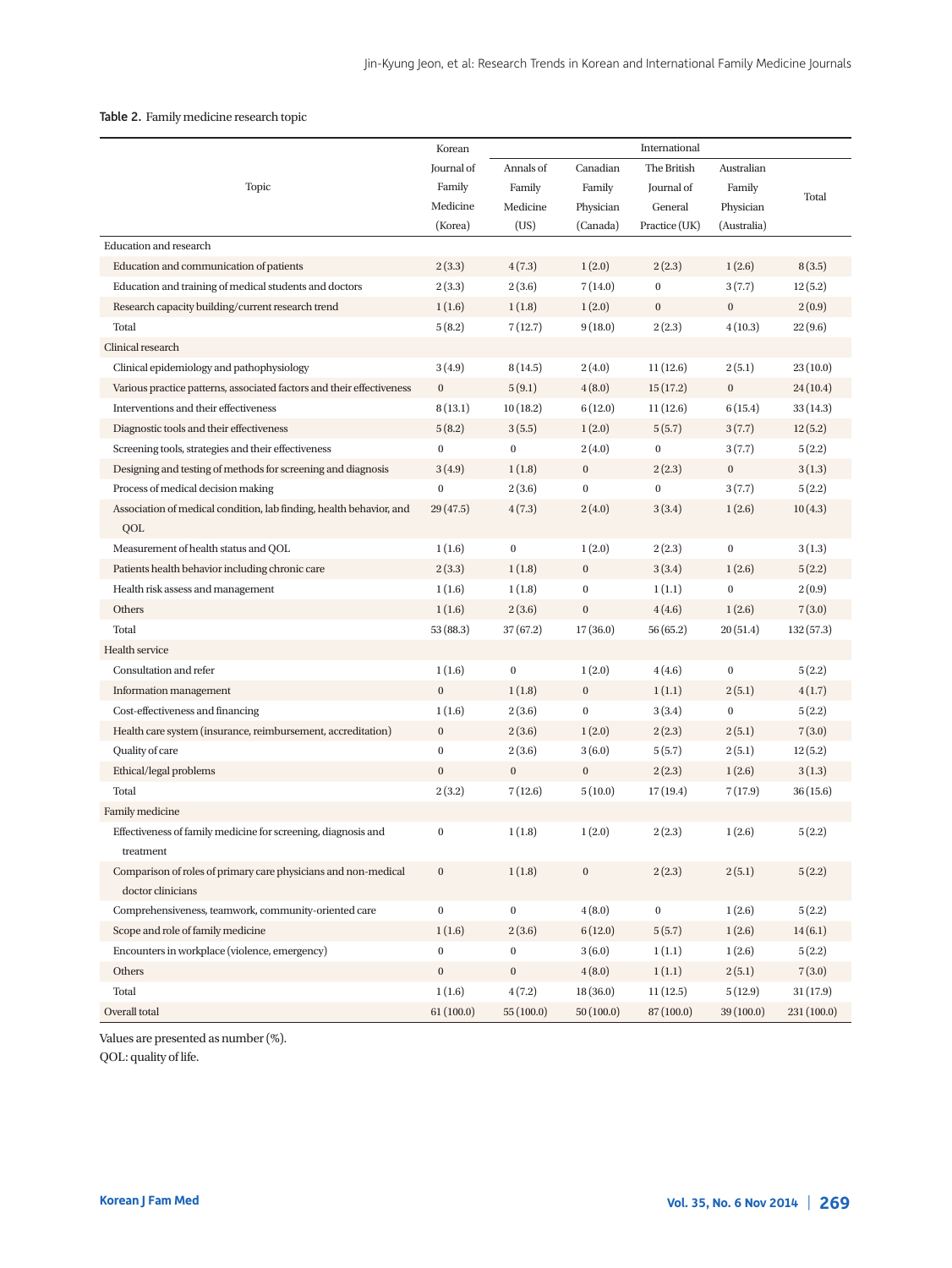|                                                | Korean Journal                   | International                        |                      |                                                                                      |                           |             |  |
|------------------------------------------------|----------------------------------|--------------------------------------|----------------------|--------------------------------------------------------------------------------------|---------------------------|-------------|--|
|                                                | of Family<br>Medicine<br>(Korea) | Annals of Family<br>Medicine<br>(US) | Canadian<br>(Canada) | The British<br>Family Physician Journal of General Family Physician<br>Practice (UK) | Australian<br>(Australia) | Total       |  |
| Occupation                                     |                                  |                                      |                      |                                                                                      |                           |             |  |
| Medical doctor (FP)                            | 59 (96.7)                        | 30(54.5)                             | 23(46.0)             | 26(29.9)                                                                             | 18(46.2)                  | 97(42.0)    |  |
| Medical doctor (non-FP)                        | 2(3.3)                           | 10(18.2)                             | 11(22.0)             | 18(20.7)                                                                             | 5(12.8)                   | 44 (19.0)   |  |
| Researcher, clinician<br>(non-medical doctor)  | $\mathbf{0}$                     | 14(27.2)                             | 10(20.0)             | 42(48.2)                                                                             | 13(33.4)                  | 63(27.3)    |  |
| Others                                         | $\mathbf{0}$                     | $\mathbf{0}$                         | 6(12.0)              | 1(1.1)                                                                               | 3(7.7)                    | 10(4.3)     |  |
| Total                                          | 61(100.0)                        | 54(100.0)                            | 50(100.0)            | 87(100.0)                                                                            | 39 (100.0)                | 231(100.0)  |  |
| Affiliation                                    |                                  |                                      |                      |                                                                                      |                           |             |  |
| Department of family<br>medicine in university | 58(95.1)                         | 39 (70.9)                            | 26(52.0)             | 27(31.0)                                                                             | 5(12.8)                   | 97(42.0)    |  |
| Other department in<br>university              | 2(3.3)                           | 8(14.5)                              | 16(32.0)             | 44(50.6)                                                                             | 17(43.6)                  | 85(36.8)    |  |
| Hospital                                       | $\mathbf{0}$                     | 3(5.5)                               | 1(2.0)               | 4(4.6)                                                                               | 5(12.8)                   | 13(5.6)     |  |
| Local clinic                                   | $\boldsymbol{0}$                 | $\boldsymbol{0}$                     | $\boldsymbol{0}$     | 2(2.3)                                                                               | 3(7.7)                    | 5(2.2)      |  |
| Other health department                        | $\mathbf{0}$                     | $\mathbf{0}$                         | 2(4.0)               | 2(2.3)                                                                               | 4(10.3)                   | 8(3.5)      |  |
| Others                                         | 1(1.6)                           | 5(9.1)                               | 5(10.0)              | 8(9.2)                                                                               | 5(12.8)                   | 23(10.0)    |  |
| Total                                          | 61(100.0)                        | 55(100.0)                            | 50(100.0)            | 87 (100.0)                                                                           | 39 (100.0)                | 231 (100.0) |  |

Table 3. Occupation and affiliation of first authors

Values are presented as number (%).

FP: family physician.

studies was similar for domestic and foreign journals, at 4.9% and 5.2%, respectively. None of the experimental studies could be considered pre-clinical studies. Systemic reviews (8) were found in foreign journals only, and 50% (4) of these involved metaanalysis. Other research methods included cost-effective analysis and questionnaire validity studies (Table 4).

# 4. Classification by Participants and Research Data

Domestically, participants consisted mostly of health promotion centers (31.1%) with outpatients, local-community members, and medical personnel making up the next largest majorities. Other participants included students and seniors on welfare.

On the other hand, no foreign study focused on health promotion centers, and most frequently they focused on outpatients (50.2%), with medical personnel and local-

community members making up the next largest majorities. Other participants included students, office workers, retirees, health management assistants, and homeless people in the local community.

Domestically, no study utilized PBRNs, while 10.8% (25) of the selected foreign studies did. Particularly, 25% (4) of the cohort studies from the UK and 20% (2) of the randomized control studies from the US were PBRN studies, relatively higher than in other countries.

In terms of data analysis, both domestic and foreign studies most frequently employed primary data (domestically, 93.4%; outside the country, 97.4%), survey data making up the biggest portion (domestically, 68.9%; outside the country, 67.5%). Medical records made up the next largest majority of the data; domestic medical records were, interestingly, mostly records from medical examination centers. As for secondary data, national health and nutritional examination survey was found to be the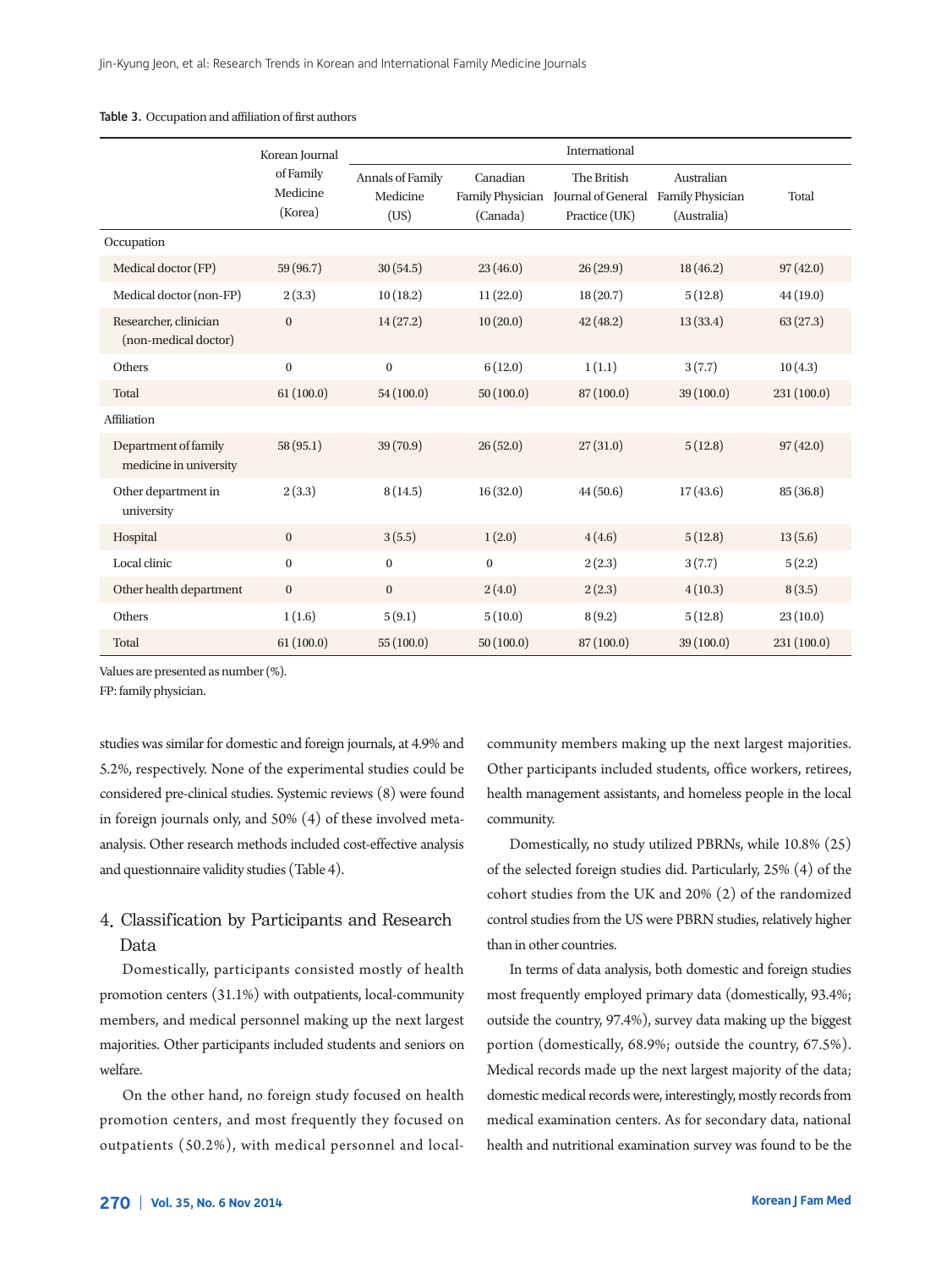|                          | Korean Journal                   | International                               |                                          |                                                    |                                               |            |  |
|--------------------------|----------------------------------|---------------------------------------------|------------------------------------------|----------------------------------------------------|-----------------------------------------------|------------|--|
|                          | of Family<br>Medicine<br>(Korea) | Annals of<br><b>Family Medicine</b><br>(US) | Canadian Family<br>Physician<br>(Canada) | The British<br>Journal of General<br>Practice (UK) | Australian Family<br>Physician<br>(Australia) | Total      |  |
| Observational            |                                  |                                             |                                          |                                                    |                                               |            |  |
| Qualitative study        | 2(3.3)                           | 9(16.4)                                     | 6(12.0)                                  | 24(27.6)                                           | 6(15.4)                                       | 45(19.5)   |  |
| Cross-sectional study    | 47(77.0)                         | 25(45.5)                                    | 34(68.0)                                 | 33(37.9)                                           | 27(69.2)                                      | 119(51.5)  |  |
| Case-control study       | $\mathbf{0}$                     | 1(1.8)                                      | $\boldsymbol{0}$                         | 2(2.3)                                             | $\mathbf{0}$                                  | 3(1.3)     |  |
| Cohort study             | 1(1.6)                           | 5(9.1)                                      | 7(14.0)                                  | 12(13.8)                                           | 6(15.4)                                       | 30(13.0)   |  |
| Experimental             |                                  |                                             |                                          |                                                    |                                               |            |  |
| Clinical trial (RCT)     | 4(4.6)                           | 8(14.5)                                     | 2(4.0)                                   | 4(4.6)                                             | $\boldsymbol{0}$                              | 14(6.1)    |  |
| Clinical trial (non-RCT) | 3(3.4)                           | 2(3.6)                                      | $\bf{0}$                                 | 3(3.4)                                             | $\mathbf{0}$                                  | 5(2.2)     |  |
| Systematic review        | $\mathbf{0}$                     | 3(5.5)                                      | $\boldsymbol{0}$                         | 5(5.7)                                             | $\boldsymbol{0}$                              | 8(3.5)     |  |
| Others                   | 4(6.6)                           | 2(3.6)                                      | 1(2.0)                                   | 4(4.6)                                             | $\boldsymbol{0}$                              | 7(3.0)     |  |
| Total                    | 61(100.0)                        | 55(100.0)                                   | 50(100.0)                                | 87(100.0)                                          | 39(100.0)                                     | 231(100.0) |  |

Table 4. Research methods

Values are presented as number (%).

RCT: randomized control trial.

most frequent source of the data both domestically and outside of Korea (Table 5).

# DISCUSSION

The purpose of family medicine research is to provide foundations for finding answers to many questions and gathering new knowledge and to be as recognized academically as a field of specialization as any other.<sup>14)</sup> In order to determine the current state of family medicine research, research topics had to be appropriately categorized, but past studies<sup>2,3,12,15,16)</sup> tended to deduce trends in research by dividing the topics into only four to five large categories. There were efforts to better categorize topics in research, one being Maeseneer's approach,<sup>17)</sup> which included three dimensions (structure, process, and outcome) and five clinical approaches (basic knowledge, diagnostic and therapeutic problem solving, practice implementation, policy context, and education), but this approach could not realistically encompass all studies being conducted in real life. Starfield<sup>3)</sup> divided topics in family medicine into three dimensions (basic, clinical, and health service) and then subdivided these into 32 topics, but, despite

being more realistic and detailed than Maeseneer's approach, it was still inadequate for addressing all ongoing studies. It also inappropriately attempted to include family medicine-oriented approaches in the 'health service' category. The current study may, thus, be said to propose a more realistic and detailed method of classification, as it categorizes family medicine research into groups by keeping the aforementioned studies as a basis and taking recent studies into account.

As for studies that analyzed KJFM papers, Seo et al. 15) analyzed studies published in the KJFM between 1980 and 1989 and found many studies pertaining to awareness of family medicine, likely due to early efforts involved in the establishment of family medicine. On the other hand, by analyzing the original articles published in KJFM between 1999 and 2001, Song<sup>1)</sup> found that many concerned clinical matters, such as lifetime health management and chronic illnesses. The high number of clinical topics may be attributable to the time period; at that time, family medicine was already established as a field of study and was developing into a field of specialized treatment. Similar trends occurred in the UK, the US, and Australia<sup>3,5,7,8)</sup> after family medicine became established as a medical specialization; the current study also shows that clinical research was the most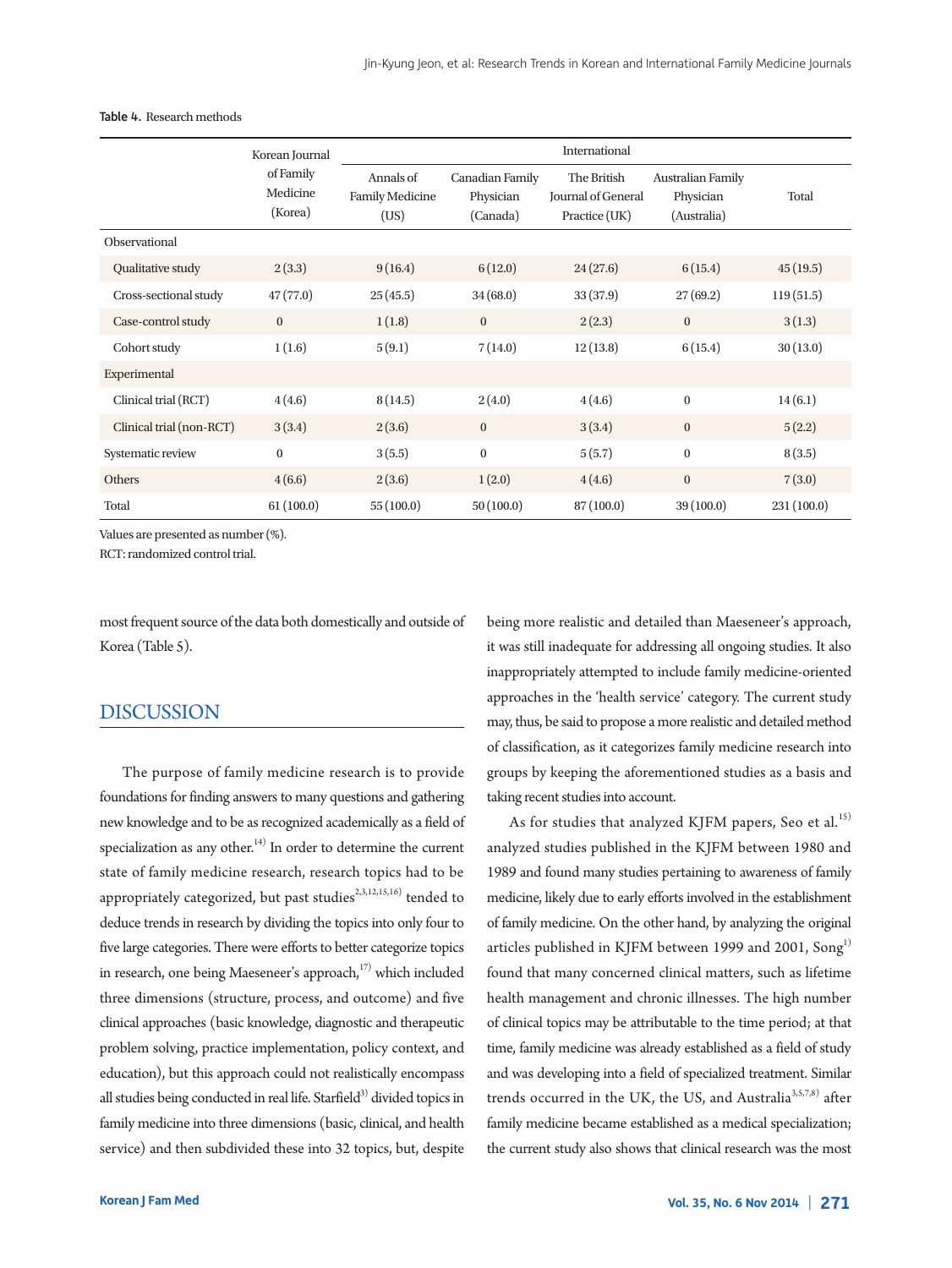#### Table 5. Participants and data sources

|                                                     | Korean                                      | International                           |                                             |                                                                     |                                                  |                  |
|-----------------------------------------------------|---------------------------------------------|-----------------------------------------|---------------------------------------------|---------------------------------------------------------------------|--------------------------------------------------|------------------|
|                                                     | Journal of<br>Family<br>Medicine<br>(Korea) | Annals of<br>Family<br>Medicine<br>(US) | Canadian<br>Family<br>Physician<br>(Canada) | The British<br><b>Journal</b> of<br><b>General Practice</b><br>(UK) | Australian<br>Family<br>Physician<br>(Australia) | Total            |
| Participants                                        |                                             |                                         |                                             |                                                                     |                                                  |                  |
| Outpatient department                               | 13(21.3)                                    | 30(54.5)                                | 17(34.0)                                    | 48(55.2)                                                            | 21(53.8)                                         | 116(50.2)        |
| Health promotion center                             | 19(31.1)                                    | $\bf{0}$                                | $\mathbf{0}$                                | $\boldsymbol{0}$                                                    | $\mathbf{0}$                                     | $\boldsymbol{0}$ |
| Community resident                                  | 13(21.3)                                    | 11(20.0)                                | 6(12.0)                                     | 7(8.0)                                                              | 2(5.1)                                           | 26(11.3)         |
| Medical personnel                                   | 7(11.5)                                     | 10(18.2)                                | 22(44.0)                                    | 24(27.6)                                                            | 12(30.8)                                         | 68 (29.4)        |
| Others                                              | 8(13.1)                                     | 4(7.3)                                  | 5(10.0)                                     | 8(9.2)                                                              | 4(10.3)                                          | 21(9.1)          |
| Total                                               | 61(100.0)                                   | 55(100.0)                               | 50(100.0)                                   | 87 (100.0)                                                          | 39 (100.0)                                       | 231 (100.0)      |
| Data sources                                        |                                             |                                         |                                             |                                                                     |                                                  |                  |
| Primary source                                      |                                             |                                         |                                             |                                                                     |                                                  |                  |
| Survey                                              | 42(68.9)                                    | 35(63.6)                                | 38(76.0)                                    | 62(71.3)                                                            | 21(53.8)                                         | 156(67.5)        |
| Medical records                                     | 14(23.0)                                    | 10(18.2)                                | 8(16.0)                                     | 14(16.1)                                                            | 11(28.2)                                         | 43(18.6)         |
| Other journals                                      | 1(1.6)                                      | 5(9.1)                                  | $\boldsymbol{0}$                            | 1(1.1)                                                              | $\mathbf{0}$                                     | 6(2.6)           |
| Others                                              | $\boldsymbol{0}$                            | 2(3.6)                                  | 3(6.0)                                      | 9(10.3)                                                             | 6(15.4)                                          | 20(8.7)          |
| Secondary source                                    |                                             |                                         |                                             |                                                                     |                                                  |                  |
| National health and nutrition<br>examination survey | 3(4.9)                                      | 3(5.4)                                  | 1(2.0)                                      | $\boldsymbol{0}$                                                    | $\boldsymbol{0}$                                 | 4(1.7)           |
| Others                                              | 1(1.6)                                      | $\mathbf 0$                             | $\boldsymbol{0}$                            | 1(1.1)                                                              | 1(2.6)                                           | 2(0.9)           |
| Total                                               | 61(100.0)                                   | 55(100.0)                               | 50(100.0)                                   | 87(100.0)                                                           | 39 (100.0)                                       | 231 (100.0)      |

Values are presented as number (%).

frequent topic for both domestic and foreign papers. However, while foreign journals include studies dealing with topics outside of clinical research, domestic journals do not. This shows that family medicine research in South Korea is skewed towards clinical research. Thus, family medicine research should be more actively studied as family medicine, while being the least frequently studied topic in Korea, forms the foundation on which primary health care is established. In particular, studies that examine the 'association of medical condition, lab finding, health behavior, and QOL' were too frequent in publication at 47.5% of all selected domestic studies in the current study. Though this is a frequent topic in research because it only requires an existing database and a little time and effort, other topics should be given more attention in the future. Considering that a majority of studies regarding this 'association' involved family physicians, who needed to complete research overshort periods of time, it may be crucial for program directors to begin planning adequately-timed, well-planned studies in the future. In addition, there was little research regarding the doctors themselves, such as those regarding 'various medical practices' and 'doctors' perception and opinions.' One possible reason for this is that it is difficult to gather a large number of doctors to act as participants. In particular, researching 'doctors' perception and opinions' requires approaches involving direct qualitative research methods, which are not familiar in Korea; the reality is that only quantitative research methods have garnered recognition in Korea.<sup>18)</sup>

Family physicians formed the majority of first authors for both domestic and foreign family medicine journal articles. Domestically, very few studies were submitted by professionals of other fields, a trend that contrasts with that of foreign papers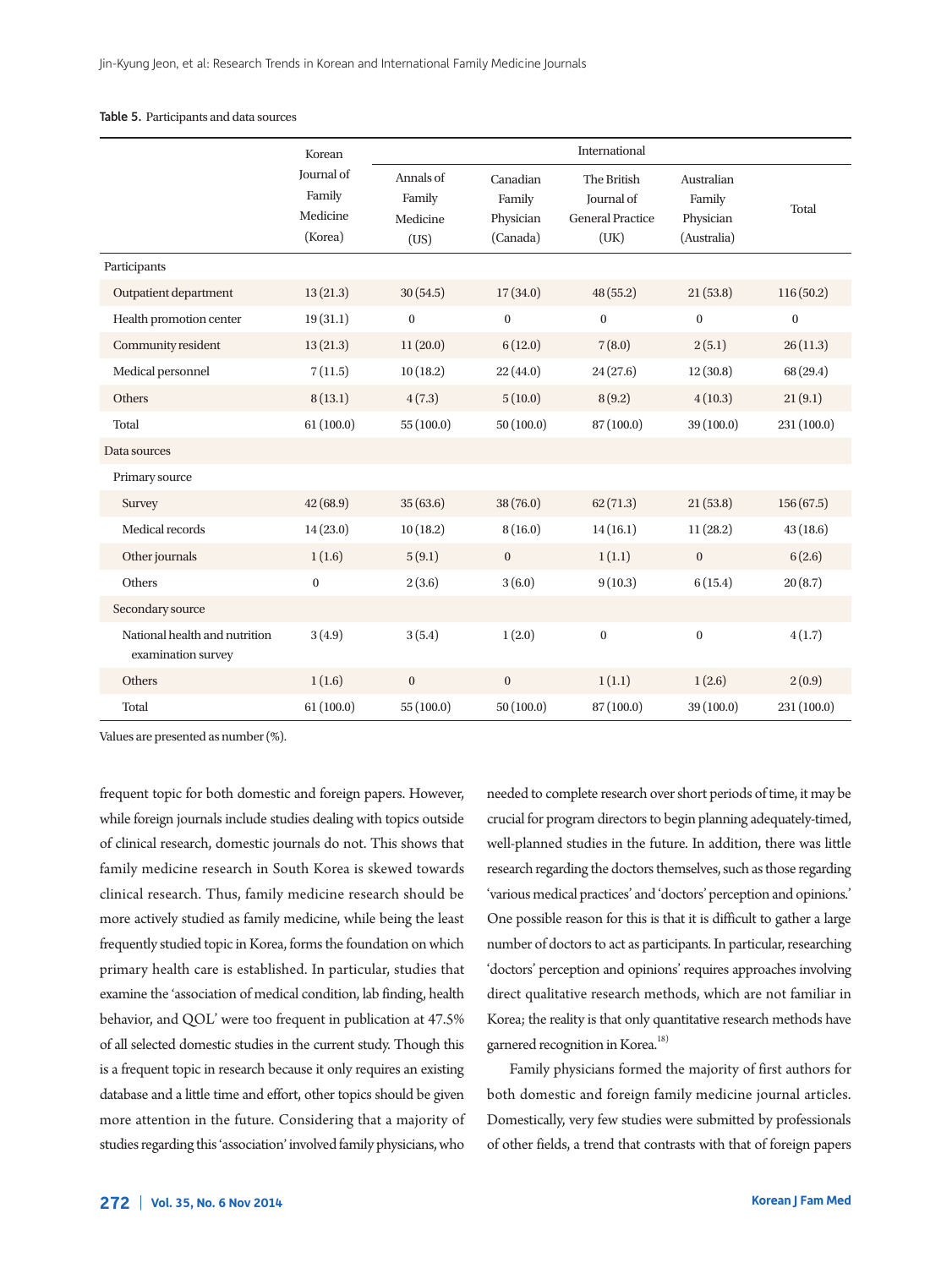and has to do with the quality and quantity of the papers. It is undoubtedly the case that participation of researchers with diverse backgrounds will increase the quality and quantity of journal articles. The diversity of participating researchers has been consistent across foreign journals, $\overset{5,9,10)}{,}$  and this may be because individual research history is evaluated via registration in the Science Citation Index (SCI)/SCI Expanded (SCIE) journal list. Researchers may be submitting papers across a diverse array of foreign SCI/SCIE journals in order to find recognition for their work, thereby contributing to the diversity of researchers across foreign journals. This may also be the reason that program directors make very little contribution to the KJFM. This fact has significant implications for improving the journal's quality.

Given that the focus of family medicine is primary health care, the participation of independent general practitioners is necessary in the advancement of family medicine. However, as shown in this study, the majority of research institutions inside and outside of the country are universities, and few independent general practitioners participated in the research. However, outside of the country, general practitioners directly and actively contribute to research via PBRNs, and advanced studies, such as cohort and randomized control studies, are being conducted. PBRN is the foundation of primary care research<sup>19)</sup> and serves as a medium for imparting new knowledge obtained through research. 20) Introduced in the late 1960s, PBRNs have now expanded worldwide to North America, Europe, Australia, and more. In the US, one in 10 family physicians is said to belong to an institutional affiliation. 19) PBRNs exist in Korea but are small in size. 20,21) The quantitative and qualitative expansion of PBRN may help broaden domestic family medicine research.

McWhinney<sup>22)</sup> claimed that observational studies regarding disease mortality rates will suit family medicine studies, as family medicine is characterized by care of all patients, regardless of age, disease, or stage of disease. The current study also found that most family medicine studies, both inside and outside the country, were observational studies, many of these being cross-sectional studies, which are relatively low in quality. The current study found that, when compared to a study by Song, the proportion of crosssectional studies has shrunk from 91.9% to 80.3% (qualitative studies included) over time, while the proportion of randomized trial studies has increased. On the other hand, the proportion of cohort studies has shrunk from 6.7% to 1.6%, a point that should

be addressed in future studies.

In terms of research methods, a marked difference was observed between domestic and foreign papers concerning qualitative research. Qualitative studies refer to studies incorporating qualitative data, such as interview and observational results, as well as documents,<sup>23)</sup> as opposed to quantitative aspects of certain subjects. Because family medicine focuses on holistic treatment of not only clinical symptoms but also patient environment, beliefs, and physician-patient relationships, it is intimately related to qualitative studies.  $24,25$  As for previous domestic articles  $1,2,15,16$ from both early and recent times, barely any were qualitative studies. However, in foreign journals, qualitative studies made up 7% to 30% of all studies,  $5,6,9$  as they did in the current study. This seems to demonstrate the importance of qualitative studies. Few domestic studies have been qualitative,<sup>26)</sup> as qualitative research methods are imprecise, unfamiliar, and take much time and effort. However, owing to the establishment of workshops and guidelines at the academic level, qualitative studies are now being conducted.<sup>24,27)</sup> The same focus may be needed domestically.

Unique to domestic studies, the majority of participants were found to be visitors to health examination centers. This may be because family medicine departments often manage health examination centers. While it may be favorable that examination visitors are so similar to local-community members in comparison to outpatients or inpatients, $3^{28}$  care should be taken to avoid skewed participation selection.

The limitations of the current study are as follows. First, it is unclear whether the selected journals represent foreign research trends. However, while it may have been limiting to select certain journals on the basis of impact factors and regional characteristics, the differences between these journals and KJFM could still be deduced, and this was sufficient in meeting the study's aim to provide rudimentary data for the improvement of domestic family medicine. Second, the investigation period was limited to the most recent year. Though this is a short time period, it may still have been enough to show recent research trends to a certain extent, based on the comparison of regionally different journals. Third, it is doubtful whether the conclusions drawn from the current study may be generalizable to real life. In particular, it has been reported that KJFM publishes only 18% to 58% of all papers submitted by family physicians.<sup>9,10)</sup> However, because the selected journals take regional research activities into account, thereby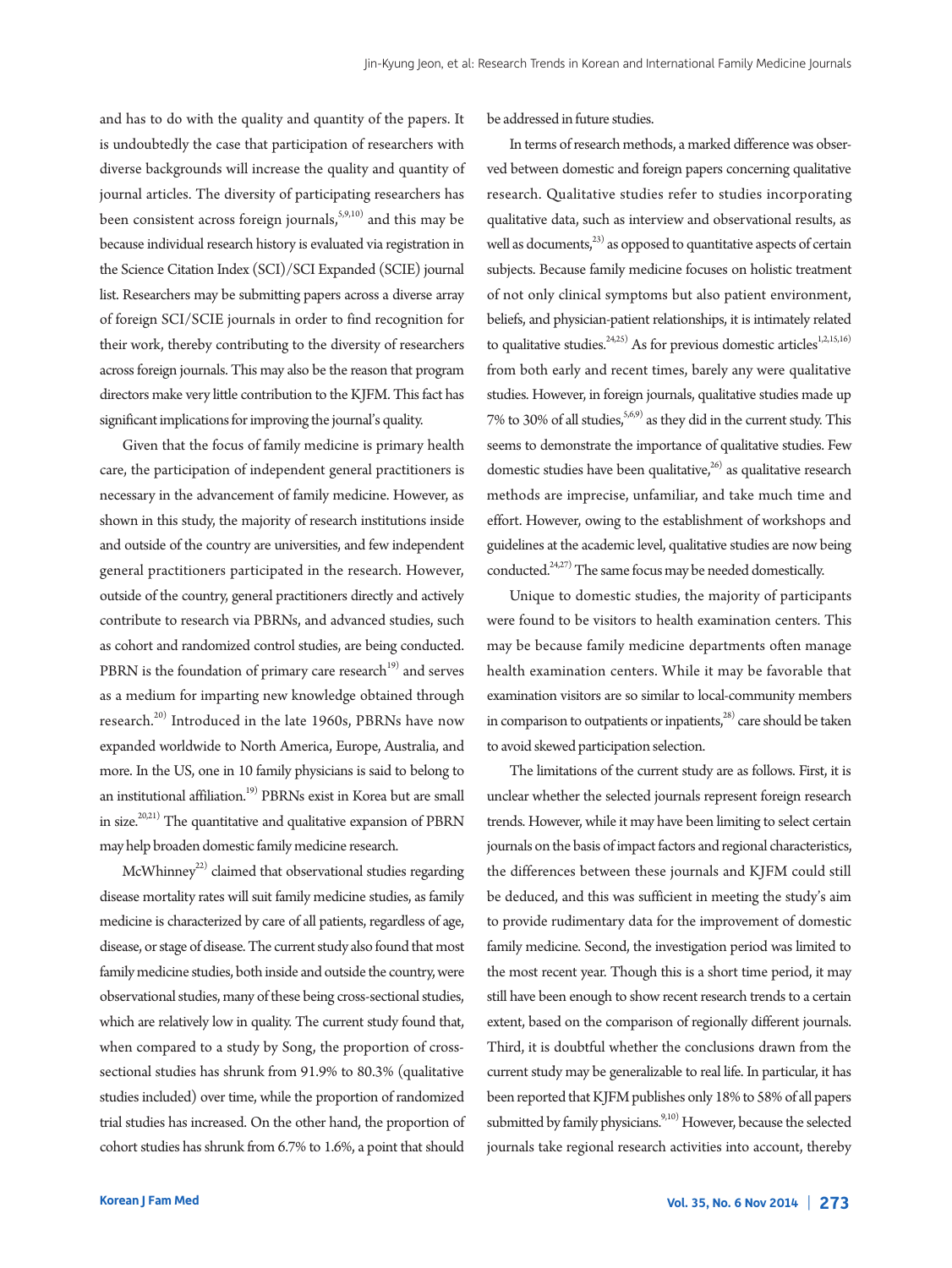being representative of regional research trends,<sup>5)</sup> findings of the current study may indeed be generalizable. Fourth, most first authors of domestic studies are family physicians. Since family medicine research is conducted mainly by specialized doctors at universities, the representativeness of the findings may be limited. However, because specialist doctors are inexperienced with research and, thus, work with program directors, their work may not be limited to papers concerning their specialization only. KJFM studies are the work of principal investigators, who are program directors; thus, they may be said to represent domestic trends in family medicine research. Fifth, regarding research methodology, the quality of the papers was not compared for analysis. Randomized control studies may differ in quality, even amongst themselves, due to differences in planning and execution. However, this limitation did not interfere with the purpose of the present research, which was to investigate current trends in research and supply fundamental data for future search.

The KJFM's readers include Korean family physicians. However, it is difficult to gather the work of all Korean family physicians (many of whom direct universities as well as primary health care) in a single journal. In fact, it is presently the case that specialist doctors, who are central to research activities regarding family medicine, seldom participate in research. Following 2011, KJFM was divided into (1) an English-language journal that focused on original articles and publication in the SCI and (2) a Korean-language journal that focused on clinical reviews. This may have been a realistic and effective measure for engaging programinstructors, general practitioners, and family physicians.

On the other hand, it is also important to improve the quality of specialized journals of which original articles make up the majority. For this purpose, education regarding the importance of research, mentor-mentee relationships between family physicians and program directors, provision of time for research, systemic education regarding research, opportunities for presenting research, and attendance in foreign conferences are encouraged. 29-31) Program directors should continuously provide research-related measures that suit each hospital, and academia should provide continuous attention and effort. Research publication will become a requisite in medical specialization exams starting in 2016 at the 59th medical specialization exams; this may also help improve the quality of family medicine studies.

The current study is significant in that it was the first study to

systematically select, as well as comparatively analyze, domestic and foreign family medicine journals. The present study should serve as a starting point for reviewing the current state of medical research in South Korea and improving family medicine practices. In the future, further studies need to be performed to evaluate the changes of the KJFM as it becomes an English journal. In addition, the KJFM, as well as other journals publishing domestic family medicine studies, should be considered for analysis.

# CONFLICTOF INTEREST

No potential conflict of interest relevant to this article was reported.

# ACKNOWLEDGMENTS

This study was supported by Wonkwang University in 2014.

## **REFERENCES**

- 1. Song CH. Analysis of papers published in Journal of Korean Academy of Family Medicine for recent 3 years. J Korean Acad FamMed 2002;23:S317-9.
- 2. Yu BS, Yun MY, Hong SH, Jo JY. Analysis of the article published in the Journal of the Korean Academy of Family Medicine and the Journal of Family Practice: from January 1981 to December 1992. J Korean Acad Fam Med 1994;15:251-64.
- 3. Starfield B. A framework for primary care research. J Fam Pract 1996;42:181-5.
- 4. Ingram TG. A cross-sectional analysis of family medicine publications in the indexed medical literature. Fam Med 1992;24:303-6.
- 5. Jones R. Published research in primary care: original papers in the US and UK, 1996. Fam Pract 1998;15:291-5.
- 6. Thomas T, Fahey T, Somerset M. The content and methodology of research papers published in three United Kingdom primary care journals. Br J Gen Pract 1998;48:1229-32.